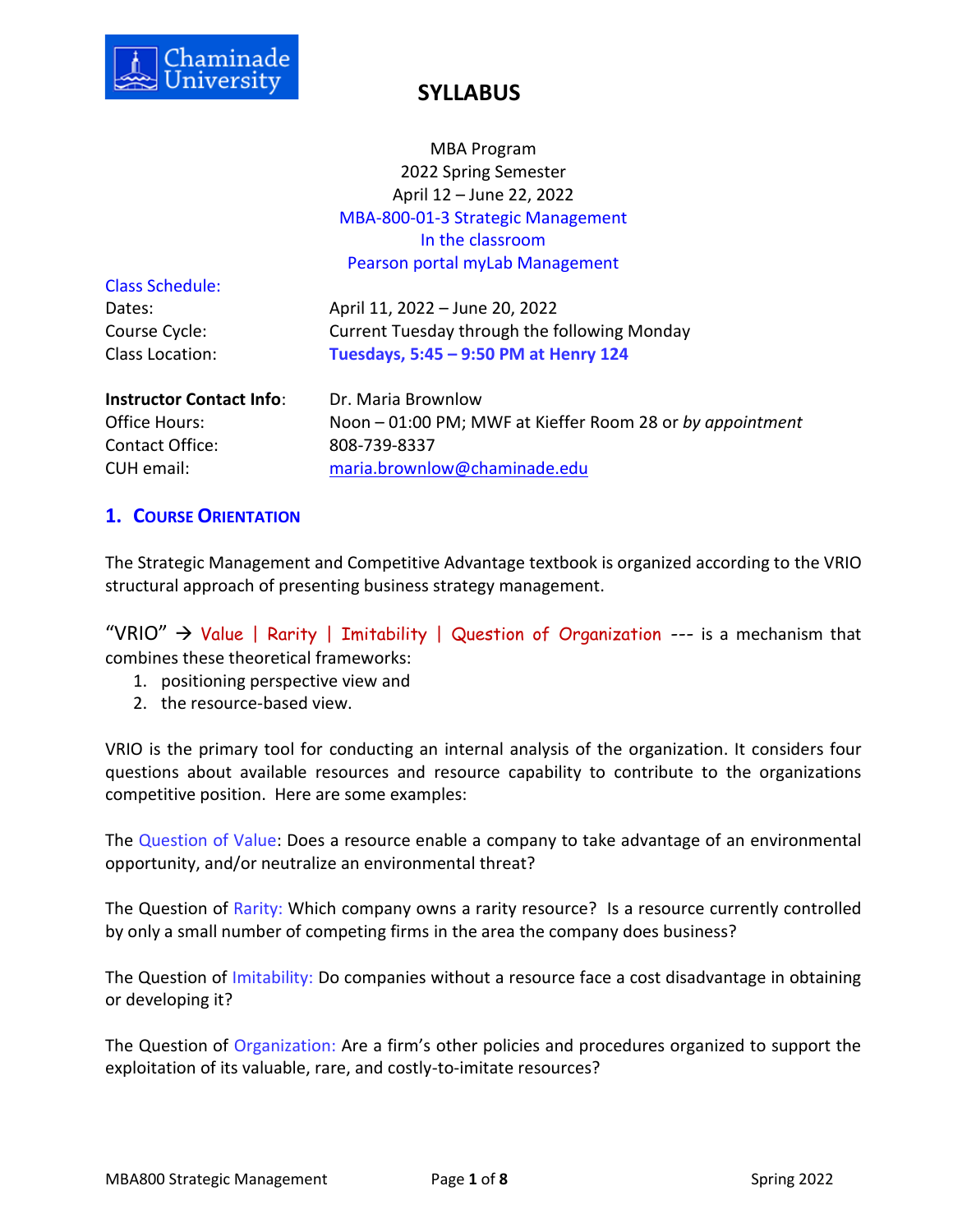



VRIO connects ideas together, so students comprehend understanding rather than simply memorization. Students debate the formulation and implementation strategy simultaneously.

Each chapter has four short sections that present specific issues in more depth. These sections allow instructors to adapt the book the needs of their students.

"Strategy in Depth" examines the intellectual foundations that are behind the way managers think and practice strategy today.

"Strategy in the Emerging Enterprise" presents examples of strategic challenges faced by new and emerging enterprises.

"Ethics and Strategy" delves into some of the ethical dilemmas that managers face as they confront strategic decisions.

| Element                      | <b>Description</b>                                                                                                                                                                                                                                                                                                                                                                          | <b>Benefit</b>                                                                                                                                 | Example                   |
|------------------------------|---------------------------------------------------------------------------------------------------------------------------------------------------------------------------------------------------------------------------------------------------------------------------------------------------------------------------------------------------------------------------------------------|------------------------------------------------------------------------------------------------------------------------------------------------|---------------------------|
| Chapter<br>Opening<br>Cases  | We have chosen firms that are familiar to most students. Opening<br>cases focus on whether or not Rovio Entertainment, Ltd. - maker<br>of the popular video game "Angry Birds"—can sustain its success,<br>how Ryanair has become the lowest cost airline in the world, how<br>Victoria's Secret has differentiated its products, how ESPN has<br>diversified its operations, and so forth. | By having cases tightly linked<br>to the material, students can<br>develop strategic analysis skills<br>by studying firms familiar to<br>them. | $2 - 3$                   |
| Full<br>Length<br>Cases      | This book contains selective, part-ending cases that underscore<br>the concepts in each part. This provides a tight link to the chapter<br>concepts to reinforce understanding of recent research. These<br>are 1) decision oriented, 2) recent, 3) student-recognized<br>companies, and 4) cases where the data are only partly analyzed.                                                  | Provides a tight link to chapter<br>concepts, facilitating students'<br>ability to apply text ideas to<br>case analysis.                       | $PC 1 - 1 -$<br>$PC 1-10$ |
| Strategy<br>in Depth         | For professors and students interested in understanding the full<br>intellectual underpinnings of the field, we have included an<br>optional Strategy in Depth feature in every chapter. Knowledge in<br>strategic management continues to evolve rapidly, in ways that<br>are well beyond what is normally included in introductory texts.                                                 | Customize your course as<br>desired to provide enrichment<br>material for advanced<br>students.                                                | 223                       |
| Research<br>Made<br>Relevant | The Research Made Relevant feature highlights very current<br>research findings related to some of the strategic topics discussed<br>in that chapter.                                                                                                                                                                                                                                       | Shows students the evolving<br>nature of strategy.                                                                                             | 47                        |

"Research Made Relevant" includes recent research related to the topics in that chapter.**<sup>1</sup>**

**<sup>1</sup>** Excerpts from the textbook, page 378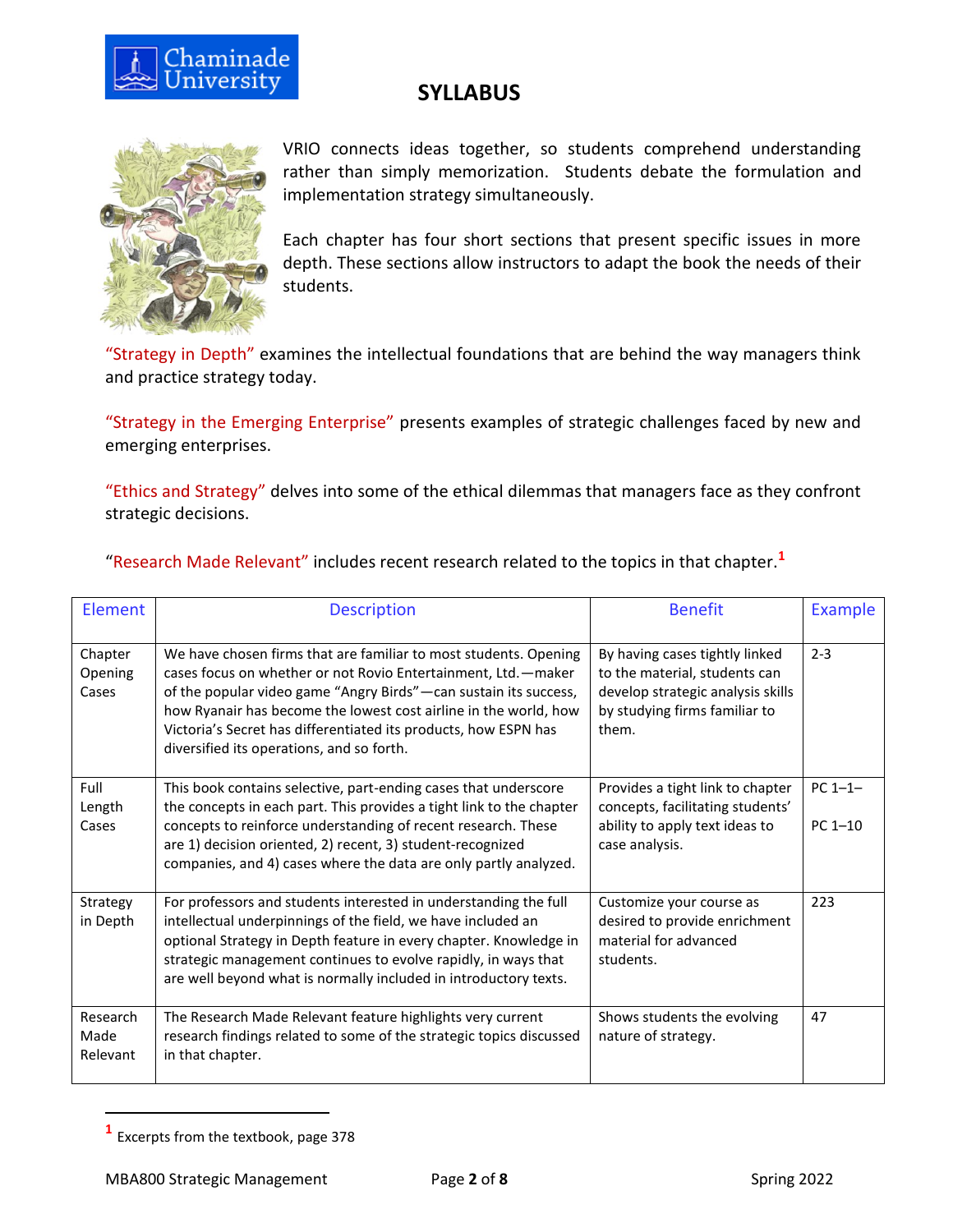

| Element                                      | <b>Description</b>                                                                                                                                                                                                                                                                                                   | <b>Benefit</b>                                                                                                                                  | Example |
|----------------------------------------------|----------------------------------------------------------------------------------------------------------------------------------------------------------------------------------------------------------------------------------------------------------------------------------------------------------------------|-------------------------------------------------------------------------------------------------------------------------------------------------|---------|
| Challenge<br>Questions                       | These might be of an ethical or moral nature, forcing students to<br>apply concepts across chapters, apply concepts to themselves, or<br>extend chapter ideas in creative ways.                                                                                                                                      | Requires students to think<br>critically.                                                                                                       | 125     |
| Problem<br>Set                               | Problem Set asks students to apply theories and tools from the<br>chapter. These often require calculations. They can be thought of<br>as homework assignments. If students struggle with these<br>problems, they might have trouble with the more complex cases.<br>These problem sets are diagnostic in character. | Sharpens quantitative skills<br>and provides a bridge<br>between chapter material and<br>case analysis.                                         | 157-158 |
| Ethics and<br>Strategy                       | Highlights some of the most important dilemmas faced by firms<br>when creating and implementing strategies.                                                                                                                                                                                                          | Helps students make better<br>ethical decisions as managers.                                                                                    | 208     |
| Strategy<br>in the<br>Emerging<br>Enterprise | A growing number of graduates work for small and medium-sized<br>firms. This feature presents an extended example, in each<br>chapter, of the unique strategic problems facing those employed<br>in small and medium-sized firms.                                                                                    | This feature highlights the<br>unique challenges of doing<br>strategic analysis in emerging<br>enterprises and small and<br>medium-sized firms. | 53      |

Source: Textbook, page 378

I strongly believe that *learning is a continuous process*, which never ends. My aim is to create an eLearning environment where students succeed. The MBA800 course with its myLab Management portal is a perfect tool to support my goals and objectives for this course. This **course resides on the Pearson portal, including all assignments are published in myLab Management.** 

Students have an opportunity to improve homework by re-doing their work. Only EXAMS cannot be repeated, unless student present a special circumstance prior to exam start date.

## **2. COURSE DESCRIPTION**

This capstone course gives students an opportunity to experience the many demands and managerial complexities placed on top managers. The course helps students integrate and apply what they have learned in functional business courses, as well as gain experience in using the techniques, tools, and skills of strategic analysis. Student teams engage a "live" organization in their field project and bring real world challenges they face back into the classroom.

Prerequisite: completion of all core courses

This capstone course gives students the opportunity to demonstrate the strategic decision-making skills developed during the One Year MBA program. Using the concept of "learning by doing" students will integrate and apply the tools, techniques and experiences garnered over the course of the program into a culminating project.

### **3. MBA PROGRAM LEARNING OUTCOMES**

A graduate with a Master of Business Administration degree will be able to: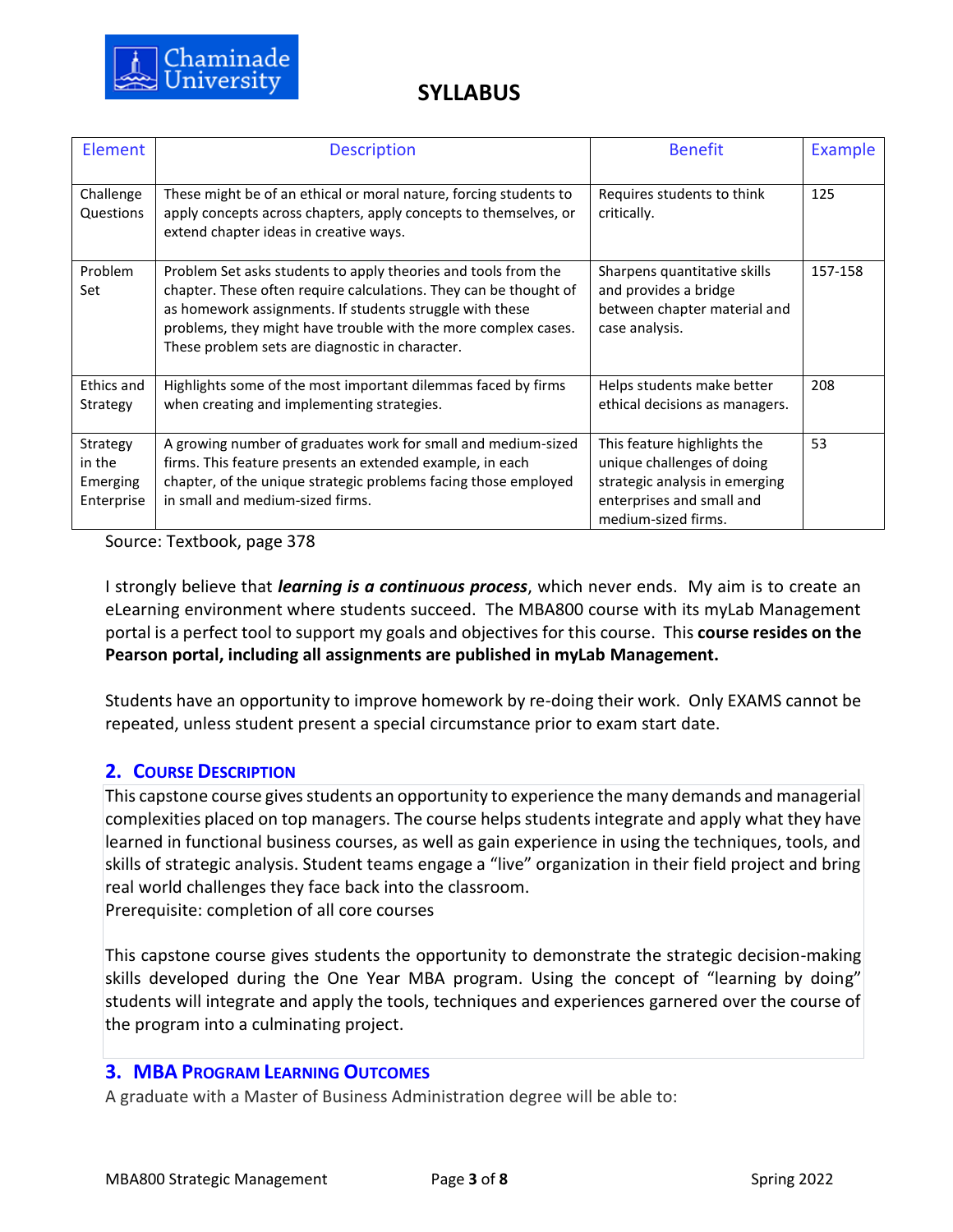

- 1. Examine financial tools and apply analysis to inform organizational decisions utilizing a knowledge of the issues central to financial management of an organization.
- 2. Apply concepts and processes of marketing and management to inform organizational decisions that enhance value creation.
- 3. Recommend the appropriate framework to analyze ethical dilemmas and inform organizational decisions.
- 4. Demonstrate economic data and knowledge of domestic and global economic environments literacy to support organizational decisions.
- 5. Identify appropriate leader actions for enhancing individual, group, and organization effectiveness in accordance with principles of leadership dynamics.
- 6. Assess and create strategy for organizations in specified business environments in accordance with central components and processes of strategic management.
- 7. Develop and present a strategic plan for organizations promoting service, justice, and peace within the community.

## **4. COURSE LEARNING OUTCOMES**

At the conclusion of the MBA800 course, students will:

- 1. Demonstrate understanding purpose, terminology, and business functions of strategic management.
- 2. Explain *Vision and Mission* as an organizational identity which influences and integrates the strategic decision-making process.
- 3. Apply knowledge and conduct *Internal and External Assessments* of the chosen organization in building strategic plan.
- 4. Define enterprise level strategies.
- 5. Conduct a group professional presentation and achieve successful results in the Peregrine exam as evidence to course comprehension.

# **TEXTBOOK:**

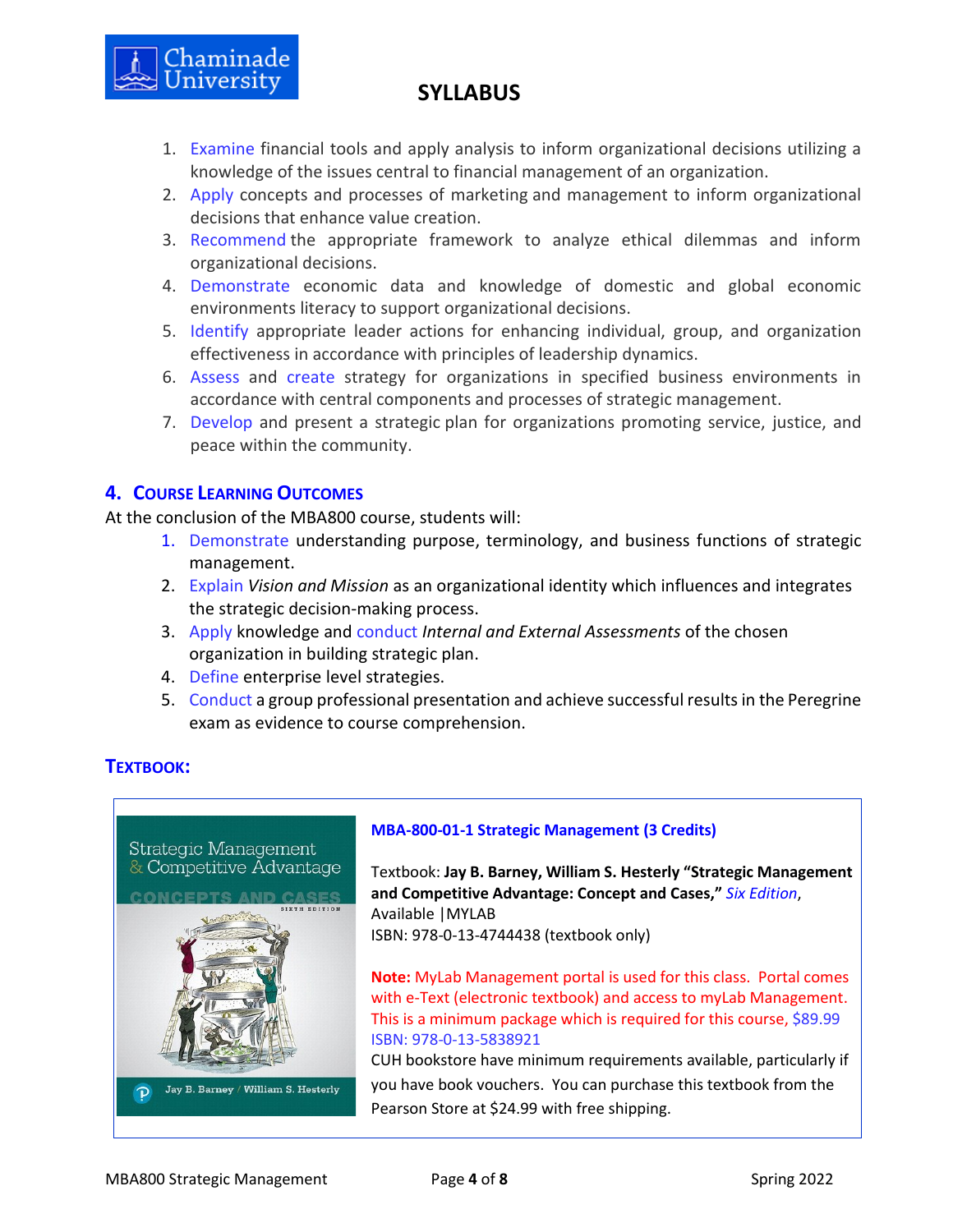

### **Additional resources:**

"Developing Business Strategies" by Aaker, D.A.; New York: Wiley & Sons (2001) "Strategic Management, Concepts & Cases. A Competitive Advantage Approach." by Fred R. David et al, Pearson

#### **MYLAB MANAGEMENT**

The goal of the myLab Management is to provide students with a reliable, up-to-date, interactive, and engaging introduction to strategic management field by doing various forms of hands-on assignments. MyLab Management personalizes the learning experience and improves results for each student. MyLab Management portal features many videos, animations, interactive quizzes to foster students' comprehension of concepts, theories, and issues in this digitized business environment.

### **6. MARIANIST VALUES**

An education in the *Marianist Tradition* is marked by five principles. This is an opportunity possible to reflect upon the role of these characteristics in the MBA education and development: **2**

### **1. Educate for formation in faith.**

*"As higher educational institutions, Marianist universities have kept, along with education in the disciplines, a commitment to the development of the whole person, which includes the dimension of religious faith and its personal appropriation and practice."*

### **2. Provide an integral quality education.**

*"In the Marianist approach to education, "excellence" includes the whole person, not just the technician or rhetorician. It also includes people with their curricular and extra-curricular experiences, their intellectual and spiritual development, understood and supported best in and through community."*

### **3. Educate in family spirit.**

*"Marianist educational experience fosters the development of a community characterized by a sense of family spirit that accepts each person with loving respect and draws everyone in the university into the challenge of building community. Community support for scholarship, friendship among faculty, staff and students, and participation in university governance characterize the Marianist University."*

### **4. Educate for service, justice, and peace.**

*"The Marianist approach to higher education is deeply committed to the common good. The intellectual life itself is undertaken as a form of service in the interest of justice and peace, and the university curriculum is designed to connect the classroom with the wider world. In addition, Marianist universities extend a special concern for the poor and marginalized and promote the dignity, rights, and responsibilities of all peoples."*

**<sup>2</sup>** Characteristics of Marinist Universities: Chaminade University of Honolulu, St. Mary's University, University of Dayton, A Resource Paper, published in 1999, Republished in 2006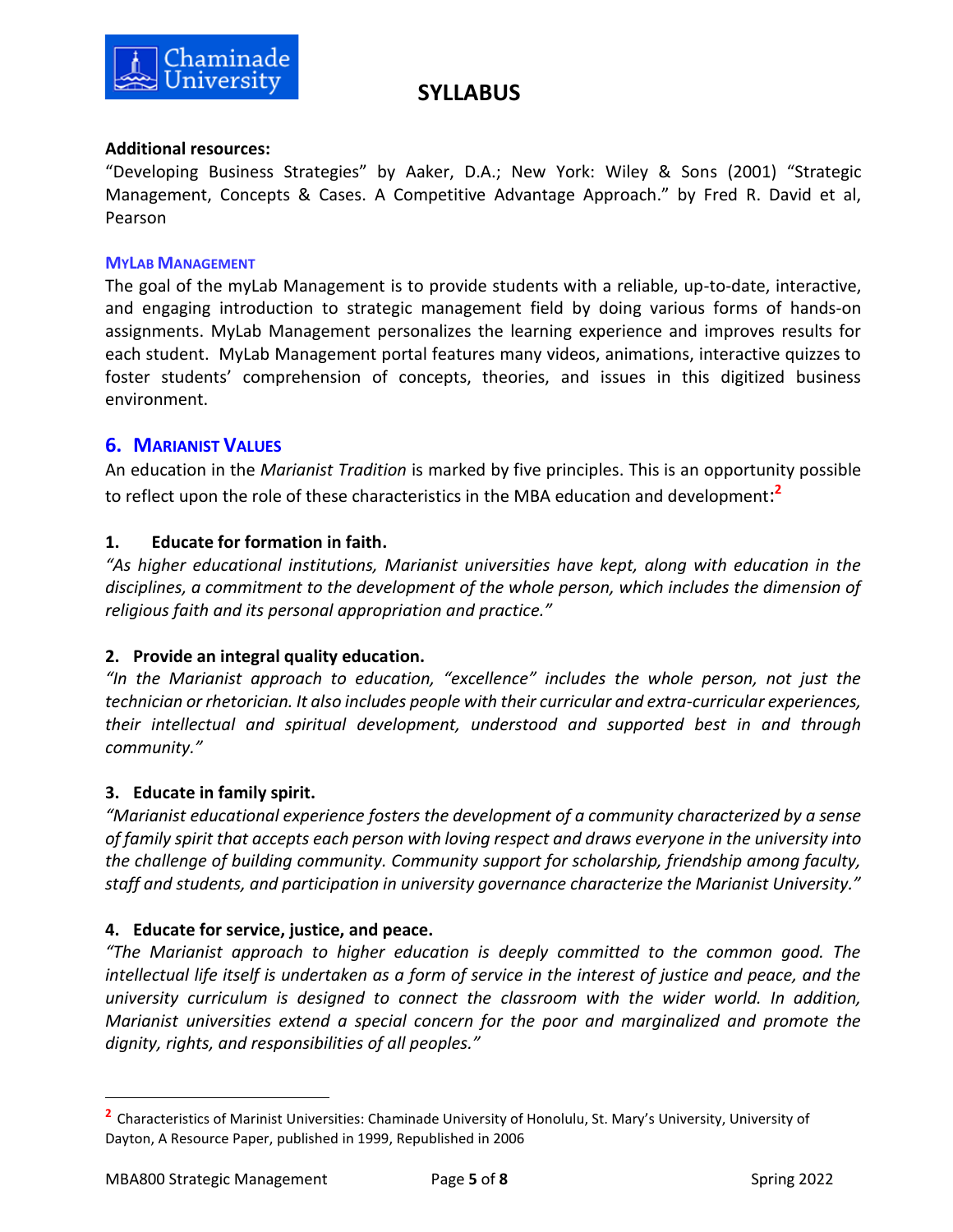



## **5. Educate for adaptation and change.**

*"In the midst of rapid social and technological change, Marianist universities readily adapt and change their methods and structures so that the wisdom of their educational philosophy and spirituality may be transmitted even more fully."*

## **7. NATIVE HAWAIIAN VALUES**

Education is an integral value in both Marianist and Native Hawaiian culture. Both recognize the transformative effect of a well-rounded, value-centered education on society, particularly in seeking justice for the marginalized, the forgotten, and the oppressed, always with an eye toward God (Ke Akua). This is reflected in the 'Olelo No'eau (Hawaiian proverbs) and Marianist core beliefs:

- 1. Educate for Formation in Faith (Mana) E ola au i ke akua (ʻŌlelo Noʻeau 364) May I live by God.
- 2. Provide an Integral, Quality Education (Na'auao) Lawe i ka maʻalea a kūʻonoʻono (ʻŌlelo Noʻeau 1957) Acquire skill and make it deep.
- 3. Educate in Family Spirit ('Ohana) ʻIke aku, ʻike mai, kōkua aku kōkua mai; pela iho la ka nohana ʻohana ('Ōlelo Noʻeau 1200) Recognize others, be recognized, help others, be helped; such is a family relationship.
- 4. Educate for Service, Justice, and Peace (Aloha) Ka lama kū o ka noʻeau (ʻŌlelo Noʻeau 1430) Education is the standing torch of wisdom.
- 5. Educate for Adaptation and Change (Aina) ʻAʻohe pau ka 'ike i ka hālau hoʻokahi (ʻŌlelo Noʻeau 203) All knowledge is not taught in the same school.

# **8. TITLE IX COMPLIANCE**

Chaminade University of Honolulu recognizes the inherent dignity of all individuals and promotes respect for all people. Sexual misconduct, physical and/or psychological abuse will NOT be tolerated at CUH. If you have been the victim of sexual misconduct, physical and/or psychological abuse, we encourage you to report this matter promptly. As a faculty member, I am interested in promoting a safe and healthy environment, and should I learn of any sexual misconduct, physical and/or psychological abuse, I must report the matter to the Title IX Coordinator. If you or someone you know has been harassed or assaulted, you can find the appropriate resources by visiting Campus Ministry, the Dean of Students Office, the Counseling Center, or the Office for Compliance and Personnel Services.

## **9. ASSESSMENT AND GRADING**

### *Late assignments*

Student is responsible to contact instructor how to make-up past due assignments. Student must notify the instructor before any posted due date if student is unable to work on the exam.

Final grade for the MBA800 course will be calculated as a weighted average of all assignments. Assignments will be posted on the **myLab Management portal** and entered into CUH Grading System. A weekly COMMUNICATION email will be sent to students to inform about week agenda. Assignments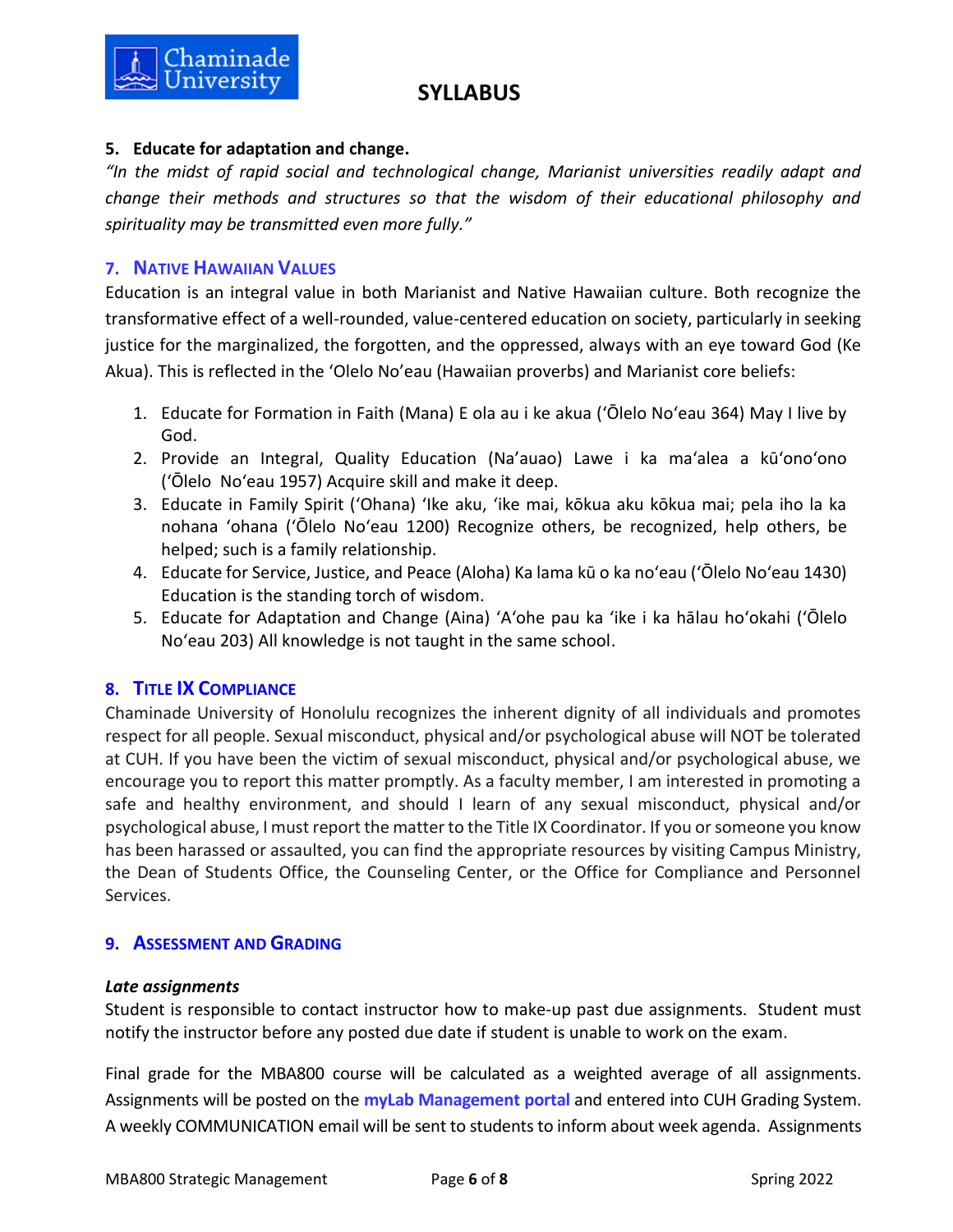

on [myLab Management](http://www.myitlab.com/) portal **must be** completed within the same week as assigned and can be improved with 2 weeks if student desire to obtain better grades. A request to make-up exams will be allowed only with prior approval from the instructor. You must request the make-up date before the scheduled examination date. Contact me, at any time for an estimate of your current grade.

| <b>GRADING YOUR ACCOMPLISHMENTS:</b>        | <b>GRADE SCALE:</b> |
|---------------------------------------------|---------------------|
| Grading is based on the myLab Management    | $A = 90\% - 100\%$  |
| formula using weighted averages for various | $B = 80\% - 89\%$   |
| types of assignments.                       | $C = 70\% - 79\%$   |

Letter grades are given in all courses except those conducted on a credit/no credit basis. Grades are calculated from the student's assignments, class participation, quizzes, tests, term papers, reports, and exams. They are interpreted as follows:

- $\overrightarrow{A}$   $\rightarrow$  Outstanding scholarship and an unusual degree of intellectual initiative
- $\overrightarrow{B}$  Superior work done in a consistent and intellectual manner.
- $C \rightarrow$  Average grade indicating a competent grasp of subject matter.

Learning is a continuous process. We learn every day by observing, solving problems, making mistakes and not to repeat them again. Student responsibility is discovering your own style of learning. Educators' responsibility is to crate learning environment that student can discover, learn, apply, and flourish.

## **10. COURSE GROUND RULES**

#### *Attendance policy*

Attendance Policy does not apply to online eLearning courses. Students follow schedule developed for the 10 weeks program of this course. Following scheduled assignments on myLab Management calendar is expected. This course resides on Pearson myLab Management portal and follows a cycle which starts on the current Monday through the following Monday, before 11:59 PM HST.

### *Academic Honesty*

Students are responsible for promoting academic honesty at Chaminade by not participating in any act of dishonesty. Academic dishonesty may include theft of records or examinations, alteration of grades, and plagiarism. Questions of academic dishonesty in a particular class are first reviewed by the instructor who must make a report with recommendations to the Business School Dean.

### *Syllabus Modification*

This syllabus is only a plan. The instructor may modify the plan during the course. The requirements of the course may be altered from those appearing in the syllabus. Further, the plan contains criteria